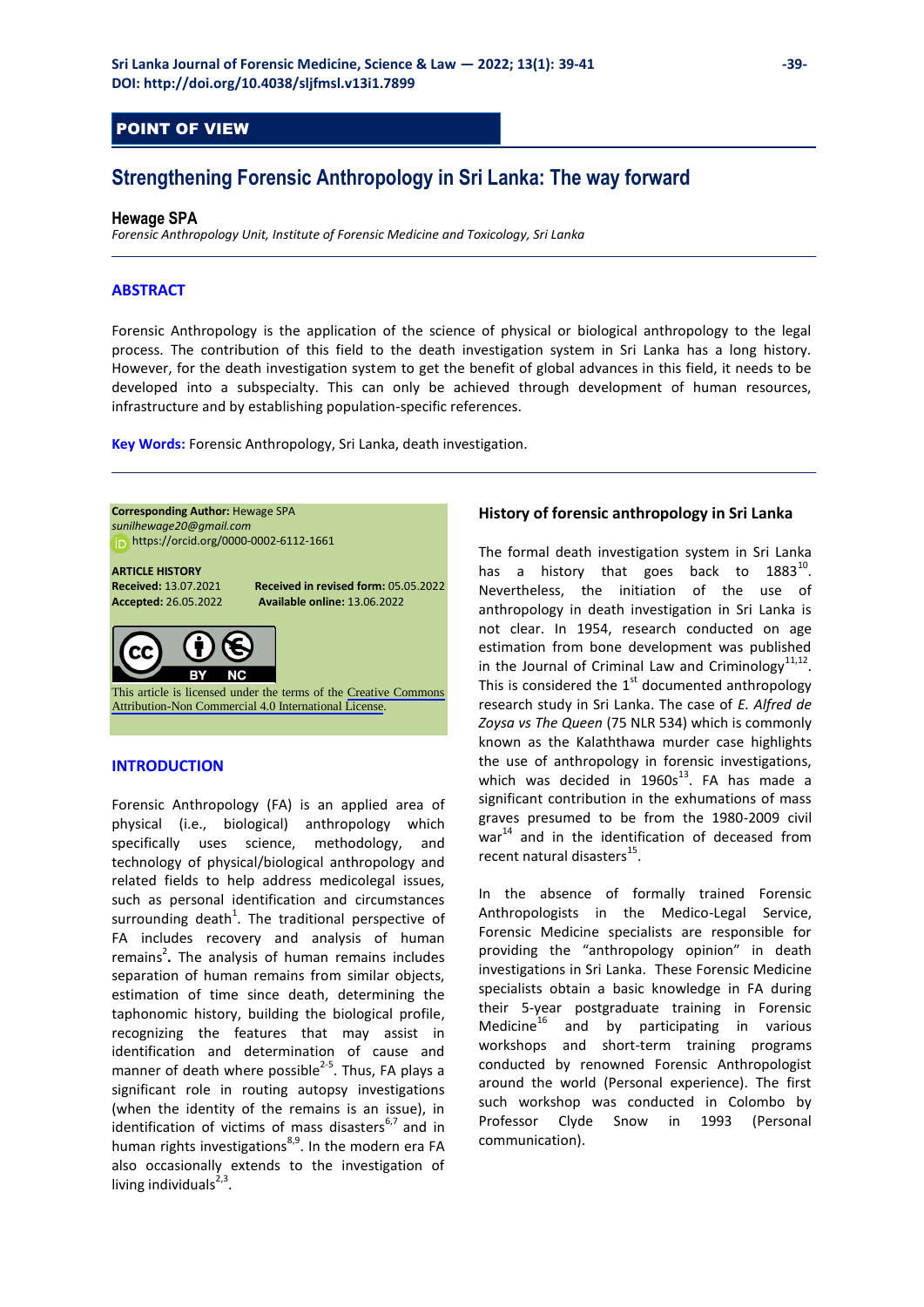In 2017, the Postgraduate Institute of Medicine (PGIM) in Sri Lanka identified FA as a subspecialty in Forensic Medicine<sup>16</sup>. Since then, the PGIM allows post-MD (Forensic Medicine) trainees to select FA as a subspecialty and undergo specialist training in FA during their local and overseas post-MD training.

The ministry of health in Sri Lanka identified the  $1<sup>st</sup>$ cadre position for a Forensic Anthropologist in 2018 (Ministry circular of appointing the Forensic specialist to the unit<sup>17</sup>). This paved the way to establish the  $1<sup>st</sup>$  FA Unit at the Institute of Forensic Medicine and Toxicology (IFMT).

#### **The way forward**

Even though FA has contributed greatly to the death investigation system in Sri Lanka it has not been considered as a separate specialty in forensic medicine training since of late. For FA to be developed into a subspecialty the following is suggested.

- 1. Human Resource development
- 2. Infrastructure development
- 3. Conducting population-based research

#### **Human resource development**

The qualifications that are required to become a Forensic Anthropologist vary from country to country and depend on the Medico-Legal system of the country. In the United States, ABFA (American Board of Forensic Anthropologists) certified Forensic Anthropologist shoulder the responsibility of practicing  $FA<sup>1</sup>$ . However, in European countries, the training is dishomogeneous<sup>3</sup>. In Sri Lanka the Forensic Medicine Specialists are held responsible for providing FA opinion in death investigations. Hence, they need to have a sound knowledge in FA. The post-doctoral FA training program recently introduced by the PGIM offers the opportunity for Forensic Medicine specialist to obtain a comprehensive training in FA. Trainees of this program will have at least one year of exposure to FA at a recognized Centre before being board certified as a specialist in Forensic Medicine with special interest in  $FA^{16}$ . This development has been recognized by the PGIM as an effective pathway to produce qualified experts in this field, and its continuation is essential for further development of the specialty. However, such training does not result in the award of a postgraduate degree in FA and is limited to post-MD (Forensic Medicine) trainees. The recently approved postgraduate Diploma in FA appears to be a sustainable solution for both the issues i.e., professional training and certification $^{18}$ . Moreover, the diploma is open to any medical officer and it opens to a wider community once it's implemented.

The Sri Lanka Medical Council (SLMC) being the regulatory body of the medical profession, issues licenses to qualified Forensic Medicine Specialist and maintains the specialist registries. Those who have successfully completed the said Postgraduate Diploma will be able to register their qualification with the SLMC. Hence the Postgraduate Diploma would result in qualified as well as certified Forensic Anthropologist in Sri Lanka.

A certification/licensing for FAs would not only give due recognition to the specialization and specialists, but would also act as a gatekeeper and help maintain standards of the profession and professional training

#### **Infrastructure Development**

FA is partially a laboratory-based science, and each practitioner requires appropriate tools and a suitable workplace to conduct proper analysis of remains. The FA unit at the IFMT is the only FA unit that has been established within the health sector thus far. Therefore, cases from all corners of the country are referred to the FA unit at the IFMT for analysis. The unit is equipped with basic equipment such as casts (both adults and sub adults), calipers, osteometric boards etc. However, the unit needs to be upgraded with other necessary equipment such as microscopes, mandibulometer, etc. To facilitate postgraduate and undergraduate training, a documented skeletal collection consisting of complete skeletons, fragmented skeletons, skeletons with trauma and bone pathology is essential. Currently the unit can meet the demands. Nevertheless, decentralizing the service should be considered in the long-term. This will not only reduce the burden on the centre but also provide easy access for clients, and may reduce the cost and the waiting time for reports.

#### **Conduing population-based research**

Conducting research is an integral part of the development of a discipline. In Sri Lanka, a few population-based studies in FA have been conducted. The method developed to estimate stature is one such study<sup>19</sup>. As most anthropological indicators are population-specific, to perform a reliable Forensic Anthropological assessment in a medico-legal case, population-based references are